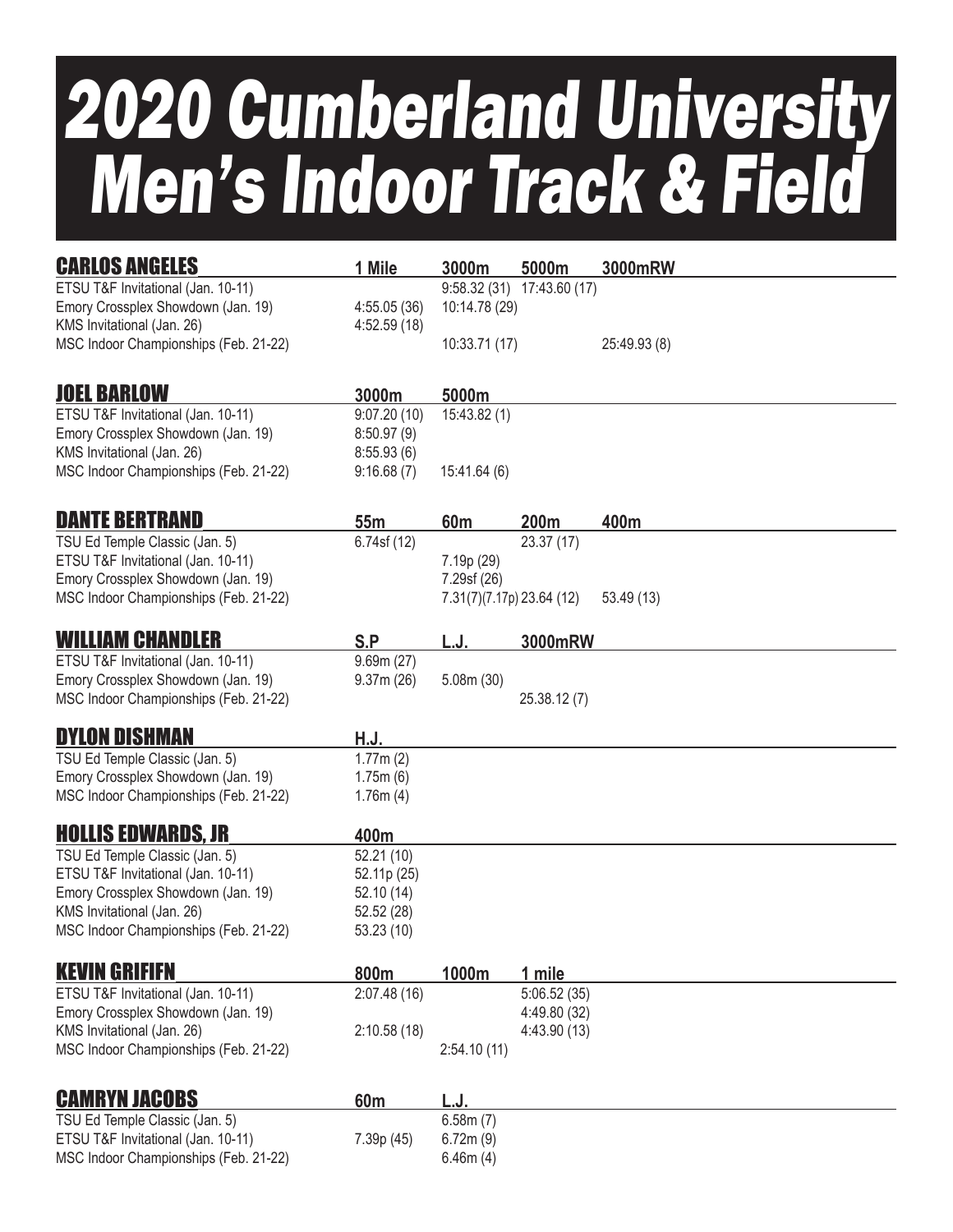| <b>DENIS KIPLAGAT</b>                                                         | 1 mile                  | 3000m                                  | 5000m           |                       |           |  |
|-------------------------------------------------------------------------------|-------------------------|----------------------------------------|-----------------|-----------------------|-----------|--|
| ETSU T&F Invitational (Jan. 10-11)                                            |                         | 9:01.64(8)                             | 16:03.01(5)     |                       |           |  |
| Emory Crossplex Showdown (Jan. 19)                                            |                         |                                        | 15:41.66(7)     |                       |           |  |
| KMS Invitational (Jan. 26)<br>MSC Indoor Championships (Feb. 21-22)           | 4:27.22(3)              | 8:48.34(5)<br>8:56.43(3)               | 15:24.25 (2)    |                       |           |  |
|                                                                               |                         |                                        |                 |                       |           |  |
| <b>WILL MARSH</b>                                                             | 800m                    |                                        |                 |                       |           |  |
| TSU Ed Temple Classic (Jan. 5)                                                | 2:04.63(4)              |                                        |                 |                       |           |  |
| <b>DESMOND MACLIN</b>                                                         | 55m                     | 60m                                    | 200m            |                       |           |  |
| TSU Ed Temple Classic (Jan. 5)                                                | 6.50(3)                 |                                        | 22.73(11)       |                       |           |  |
| ETSU T&F Invitational (Jan. 10-11)                                            |                         | 7.09p (17)                             | 22.35(6)        |                       |           |  |
| Emory Crossplex Showdown (Jan. 19)                                            |                         | 7.07(5)                                | 22.45(3)        |                       |           |  |
| KMS Invitational (Jan. 26)<br>MSC Indoor Championships (Feb. 21-22)           |                         | 6.99sf(13)<br>7.29(6)(7.16p) 23.09 (6) | 22.58 (16)      |                       |           |  |
|                                                                               |                         |                                        |                 |                       |           |  |
| WILL MARSH                                                                    | 400m                    | 600m                                   | 800m            |                       |           |  |
| ETSU T&F Invitational (Jan. 10-11)                                            |                         |                                        | 2:05.44(9)      |                       |           |  |
| Emory Crossplex Showdown (Jan. 19)                                            | 52.04 (13)              |                                        | 2:03.64(15)     |                       |           |  |
| MSC Indoor Championships (Feb. 21-22)                                         | 52.54(8)                | 1:28.55(7)                             | 2:06.89(8)      |                       |           |  |
| <b>RONALD NDLOVU</b>                                                          | 55m                     | 60m                                    | H.J.            | L.J.                  | T.J.      |  |
| TSU Ed Temple Classic (Jan. 5)                                                | FS                      |                                        |                 | $7.21m*$ (2)          |           |  |
| ETSU T&F Invitational (Jan. 10-11)                                            |                         | 7.33p (37)                             |                 | <b>NM</b>             |           |  |
| MSC Indoor Championships (Feb. 21-22)<br>NAIA Indoor Championships (Mar. 5-7) |                         | 7.37p (14)                             | 1.81m(2)        | 6.98m(2)<br>6.57m(16) | 13.47m(3) |  |
|                                                                               |                         |                                        |                 |                       |           |  |
| <b>BUMNENE NDEBELE</b>                                                        | 60 <sub>m</sub>         | L.J.                                   | T.J.            |                       |           |  |
| TSU Ed Temple Classic (Jan. 5)                                                |                         |                                        | $14.94m^{*}(2)$ |                       |           |  |
| ETSU T&F Invitational (Jan. 10-11)<br>Emory Crossplex Showdown (Jan. 19)      | 7.51p(51)               |                                        | $14.72m*$ (1)   |                       |           |  |
| MSC Indoor Championships (Feb. 21-22)                                         |                         | 6.25m(6)                               | $15.00m*$ (1)   |                       |           |  |
| NAIA Indoor Championships (Mar. 5-7)                                          |                         |                                        | $14.93m*$ (3)   |                       |           |  |
| ADRIAN PARKES, JR                                                             | 60 <sub>m</sub>         | 200m                                   | 400m            | 60mH                  |           |  |
| TSU Ed Temple Classic (Jan. 5)                                                |                         | 24.49 (31)                             | 58.67 (24)      | 9.29p(15)             |           |  |
| ETSU T&F Invitational (Jan. 10-11)                                            | 7.51p (50)              |                                        |                 |                       |           |  |
| Emory Crossplex Showdown (Jan. 19)                                            |                         |                                        |                 | 9.44(18)              |           |  |
| MSC Indoor Championships (Feb. 21-22)                                         |                         |                                        |                 | 9.00(4)               |           |  |
| <b>JERRY ROJAS</b>                                                            | 3000m                   | 5000m                                  |                 |                       |           |  |
| ETSU T&F Invitational (Jan. 10-11)                                            | 9:56.50(30)             | 17:06.46 (11)                          |                 |                       |           |  |
| Emory Crossplex Showdown (Jan. 19)                                            |                         | 16:38.81 (12)                          |                 |                       |           |  |
| KMS Invitational (Jan. 26)                                                    | 9:34.20(13)             |                                        |                 |                       |           |  |
| MSC Indoor Championships (Feb. 21-22)                                         | 9:44.72(12)             |                                        |                 |                       |           |  |
| <b>JOSIAH SCOTT</b>                                                           | S.P.                    | W.T.                                   |                 |                       |           |  |
| TSU Ed Temple Classic (Jan. 5)                                                | 13.27m(4)               | 12.76m(3)                              |                 |                       |           |  |
| ETSU T&F Invitational (Jan. 10-11)                                            | 13.71m(8)               | 13.67m(11)                             |                 |                       |           |  |
| Emory Crossplex Showdown (Jan. 19)                                            | 13.37m(7)               | 14.67m(4)                              |                 |                       |           |  |
| KMS Invitational (Jan. 26)<br>MSC Indoor Championships (Feb. 21-22)           | 13.40m(10)<br>13.62m(7) | 15.38m(7)<br>15.49m(3)                 |                 |                       |           |  |
|                                                                               |                         |                                        |                 |                       |           |  |
| <b>ERIC SPARKS</b>                                                            | 800m                    | 1 Mile                                 |                 |                       |           |  |
| Emory Crossplex Showdown (Jan. 19)                                            | 2:26.97(33)             | 5:22.42(43)                            |                 |                       |           |  |